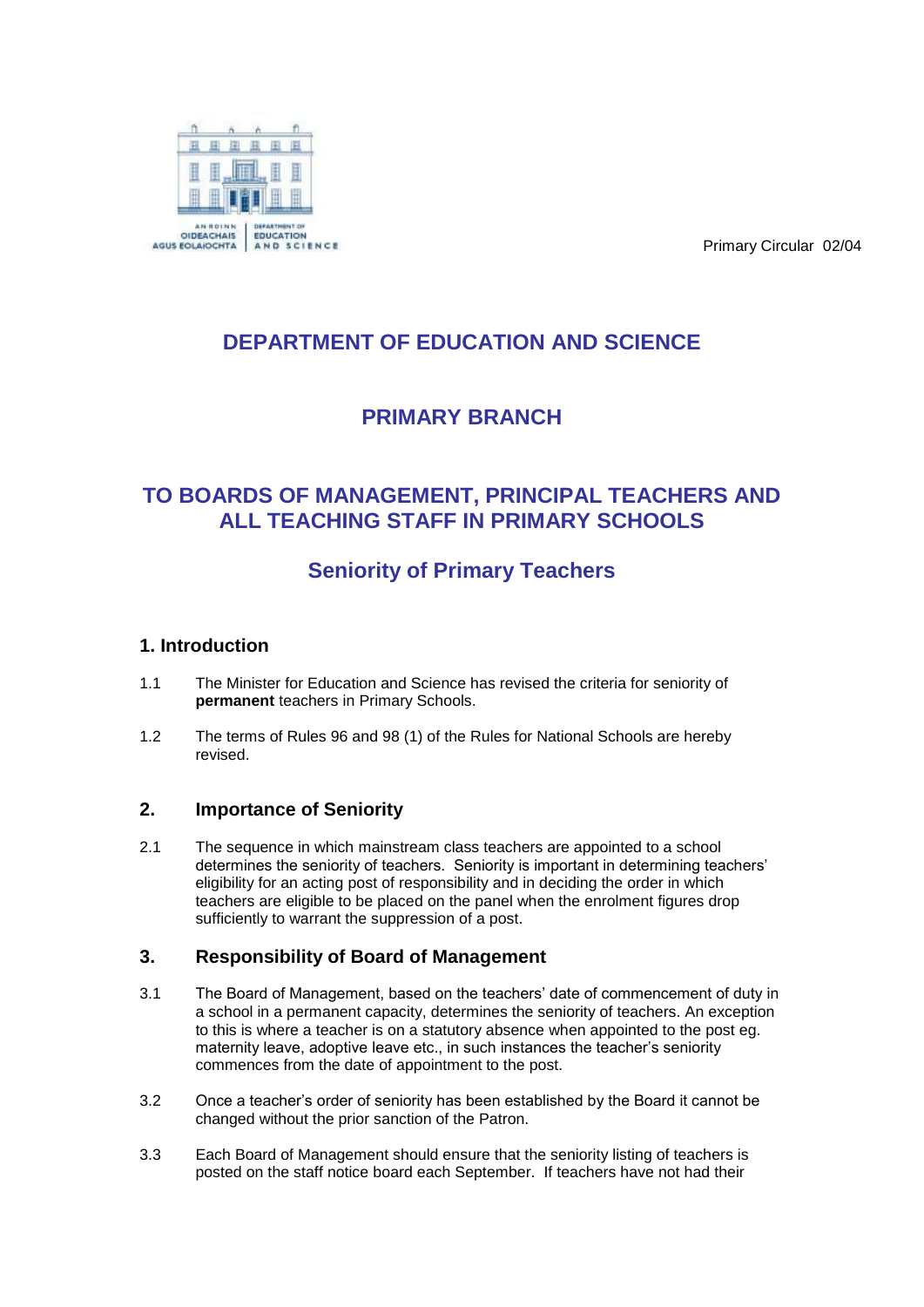seniority established prior to appointment they should request a statement of order of seniority from the Board on commencement of duty in the school.

#### **4. Rules for Determining Seniority**

4.1 A Principal teacher is always the most senior teacher in a school, irrespective of length of service given in a school.

4.2 Please see Section 6 below in relation to the seniority of a Principal teacher who relinquishes his/her post of Principal.

4.3 Service given previously in the same school as a substitute or temporary (qualified or unqualified) teacher does not count towards seniority.

4.4 A permanent teacher's ranking for seniority purposes will only commence from the date that a teacher is fully qualified.

- 4.5 If two or more permanent teachers commence duty on the same day, the Board of Management should establish the order of seniority based on the order the teachers were listed as a result of an interview process i.e. the teacher who was ranked highest following the interview process should be given the higher seniority rating.
- 4.6 If a permanent teacher leaves a school either voluntarily or is redeployed and is reappointed to the school in a permanent capacity at a later date then the teacher's seniority will only commence from the date of reappointment.
- 4.7 Job sharing service is reckoned as full service for the purpose of seniority. Authorised absences eg. career break, maternity leave, adoptive leave, parental leave, paternity leave, sick leave do not affect a teacher's seniority.

#### **5. Seniority in an Amalgamated School**

- 5.1 In the case of an amalgamated school, where a teacher has given unbroken permanent service continuously in one or more of the schools being amalgamated, the aggregate of that service will be reckoned in determining seniority.
- 5.2 A principal(s) who becomes a privileged assistant(s) in the amalgamated school will retain a seniority ranking next to the Principal, irrespective of the length of actual service in their former school(s). Where there is more than one privileged assistant it is the length of service as Principal of the former school which determines the order of seniority. (The seniority of a privileged assistant who is redeployed via the panel or who voluntarily moves into a school will commence from the date of taking up duty in the new school).

#### **6. Seniority of Principal Teacher who relinquishes post of Principal**

6.1 A Principal teacher can only relinquish a post of Principal teacher provided there is a permanent vacancy in the school. Where a Principal teacher relinquishes the post of Principal s/he becomes the most junior teacher in the school. Previous service given as a Principal in the school does not count for seniority purposes.

#### **7. Supply Panel**

7.1 As outlined in [Circular 50/97](http://www.education.ie/en/Circulars-and-Forms/Active-Circulars/cl0050_97.pdf) a supply teacher shall not be compulsorily redeployed to the redeployment panel (even if they are the most junior teacher in the school) other